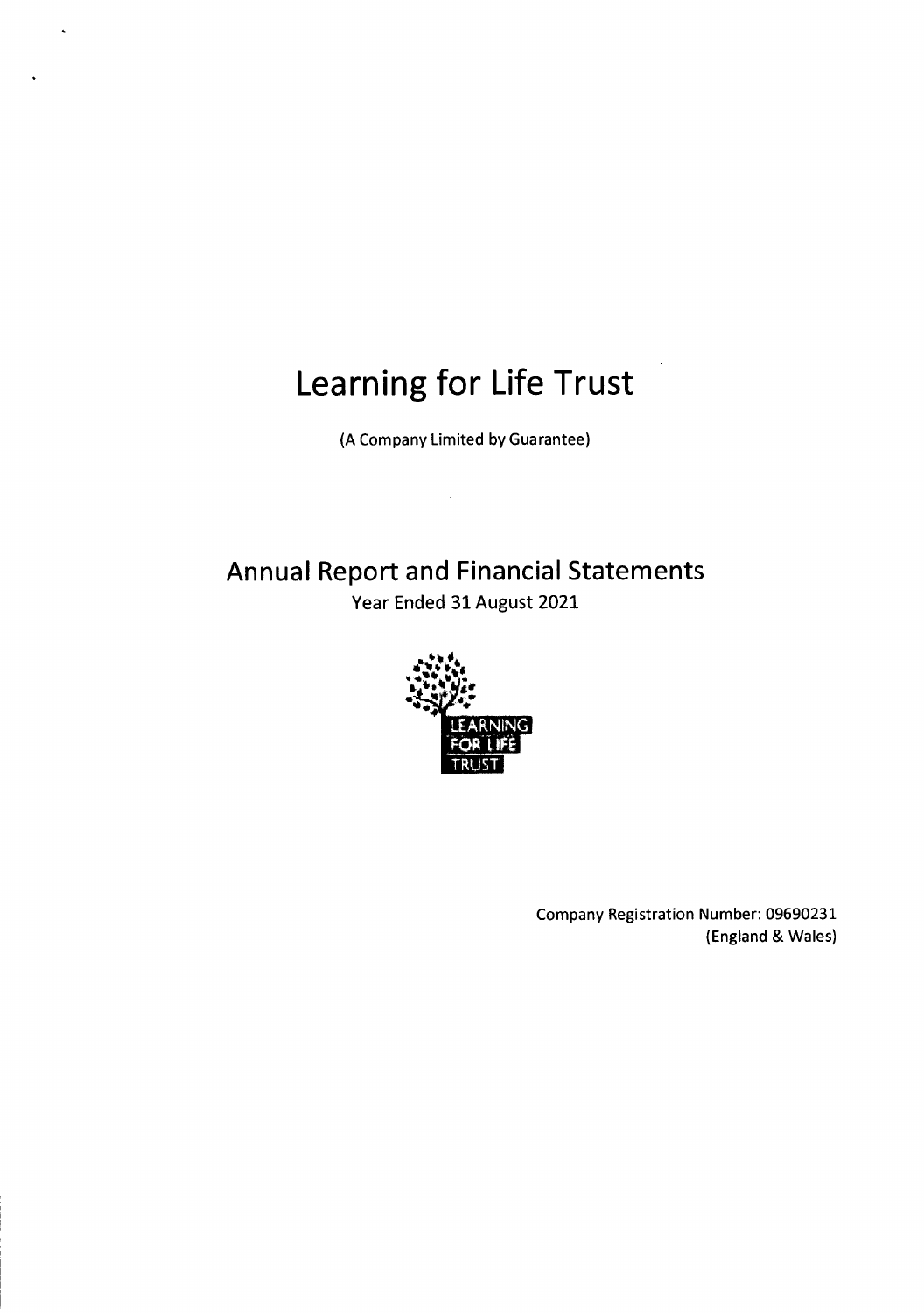$\mathcal{L}_{\mathcal{A}}$ 

 $\sim$   $\sim$ 

| <b>Contents</b>                                                              | Page           |
|------------------------------------------------------------------------------|----------------|
| <b>Reference and Administrative Details</b>                                  | 1              |
| <b>Trustees' Report</b>                                                      | $\overline{2}$ |
| Governance Statement                                                         | 10             |
| Statement on Regularity, Propriety and Compliance                            | 14             |
| <b>Statement of Trustees' Responsibilities</b>                               | 15             |
| Independent Auditor's Report on the Financial Statements                     | 16             |
| Independent Reporting Accountant's Report on Regularity                      | 20             |
| Statement of Financial Activities incorporating Income & Expenditure Account | 22             |
| <b>Balance Sheet</b>                                                         | 23             |
| <b>Statement of Cash Flows</b>                                               | 24             |
| Notes to the Financial Statements, incorporating:                            |                |
| <b>Statement of Accounting Policies</b>                                      | 25             |
| <b>Other Notes to the Financial Statements</b>                               | 31             |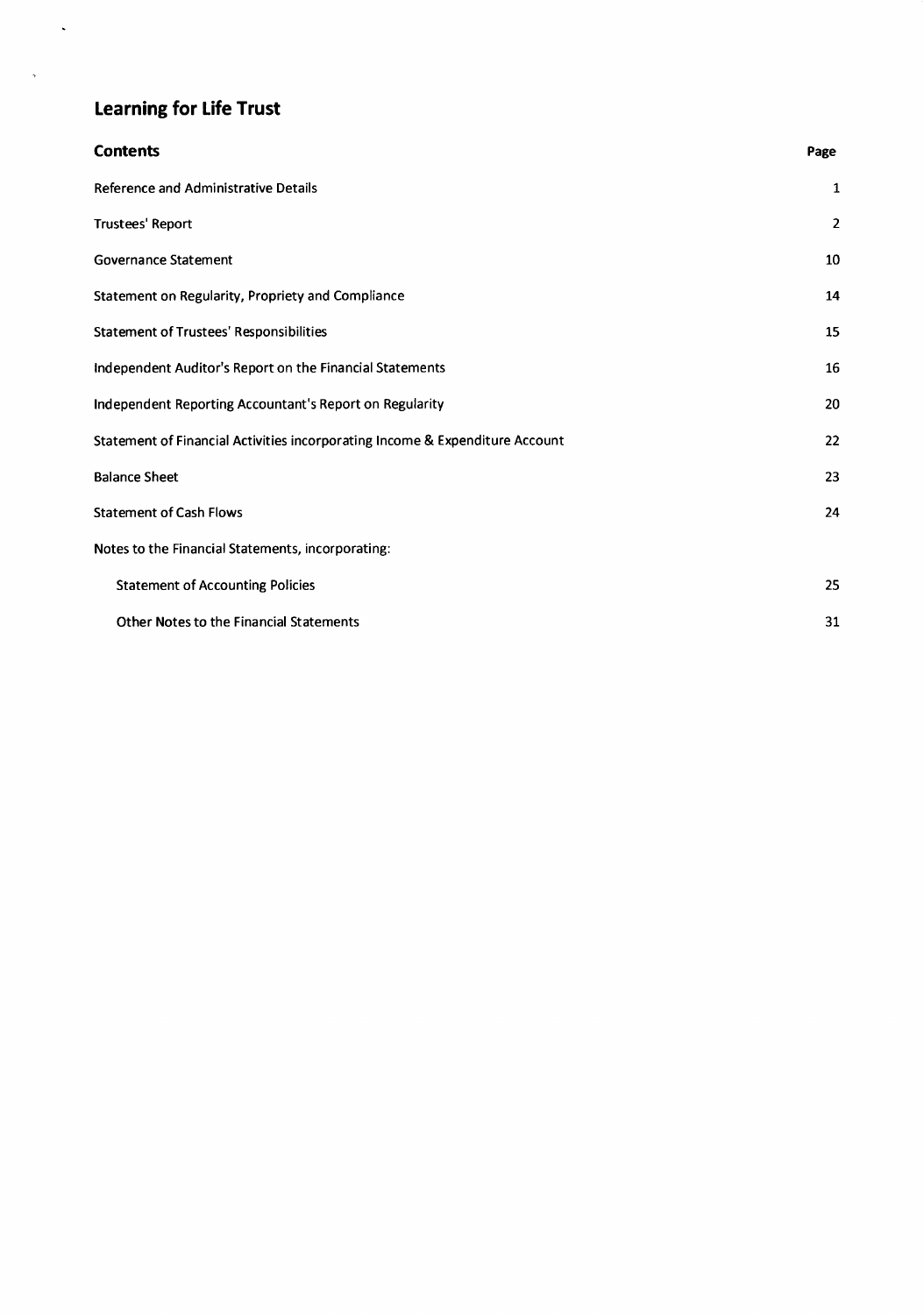# Reference and Administrative Details

The trustees, who are also directors for the purposes of company law, present their report and the financial statements of the company forthe period ended 31 August 2021.

|                                        |                                         | <b>Appointed</b> | <b>Resigned</b> |
|----------------------------------------|-----------------------------------------|------------------|-----------------|
| <b>Members</b>                         |                                         |                  |                 |
|                                        | Mr A J McCarthy                         |                  |                 |
|                                        | Ms E L Kidd                             |                  |                 |
|                                        | Mrs S Spencer                           |                  |                 |
| <b>Trustees</b>                        |                                         |                  |                 |
|                                        | Mr O Nicols                             |                  |                 |
|                                        | Mrs V Bennett (Chair from 01/09/2020)   |                  |                 |
|                                        | Mr C Steele (Headteacher and Accounting |                  |                 |
|                                        | Officer from 01/09/2017)                |                  |                 |
|                                        | Mr A Wilkinson                          | 02/03/2021       |                 |
|                                        | Dr H G Morgan                           | 02/03/2021       |                 |
|                                        | Mr C Smith                              |                  | 11/01/2021      |
|                                        | Mr A Cooney                             |                  | 11/12/2020      |
| <b>Company Secretary</b>               | Mrs C Parker                            |                  |                 |
| <b>Senior Management Team</b>          |                                         |                  |                 |
| • Headteacher                          | Mr C Steele                             |                  |                 |
|                                        |                                         |                  |                 |
| <b>Company Name</b>                    | Learning for Life Trust                 |                  |                 |
| <b>Principal and Registered Office</b> | Gallowbarrow                            |                  |                 |
|                                        | Cockermouth                             |                  |                 |
|                                        | <b>CA13 0DX</b>                         |                  |                 |
| <b>Company Registration Number</b>     | 09690231<br>(England & Wales)           |                  |                 |
| <b>Independent Auditor</b>             | Saint and Co                            |                  |                 |
|                                        | The Old Police Station                  |                  |                 |
|                                        | <b>Church Street</b>                    |                  |                 |
|                                        | Ambleside                               |                  |                 |
|                                        | Cumbria                                 |                  |                 |
|                                        | <b>LA22 0BT</b>                         |                  |                 |
| <b>Bankers</b>                         | Lloyds Bank Plc                         |                  |                 |
|                                        | Keswick Branch                          |                  |                 |
|                                        | PO Box 1000                             |                  |                 |
|                                        | Andover                                 |                  |                 |
|                                        | BX1 1LT                                 |                  |                 |
| <b>Solicitors</b>                      | <b>Burnetts</b>                         |                  |                 |
|                                        | 6 Victoria Place                        |                  |                 |
|                                        | Carlisle                                |                  |                 |
|                                        | Cumbria                                 |                  |                 |
|                                        | <b>CA1 1ES</b>                          |                  |                 |
|                                        |                                         |                  |                 |

 $\hat{\mathcal{L}}$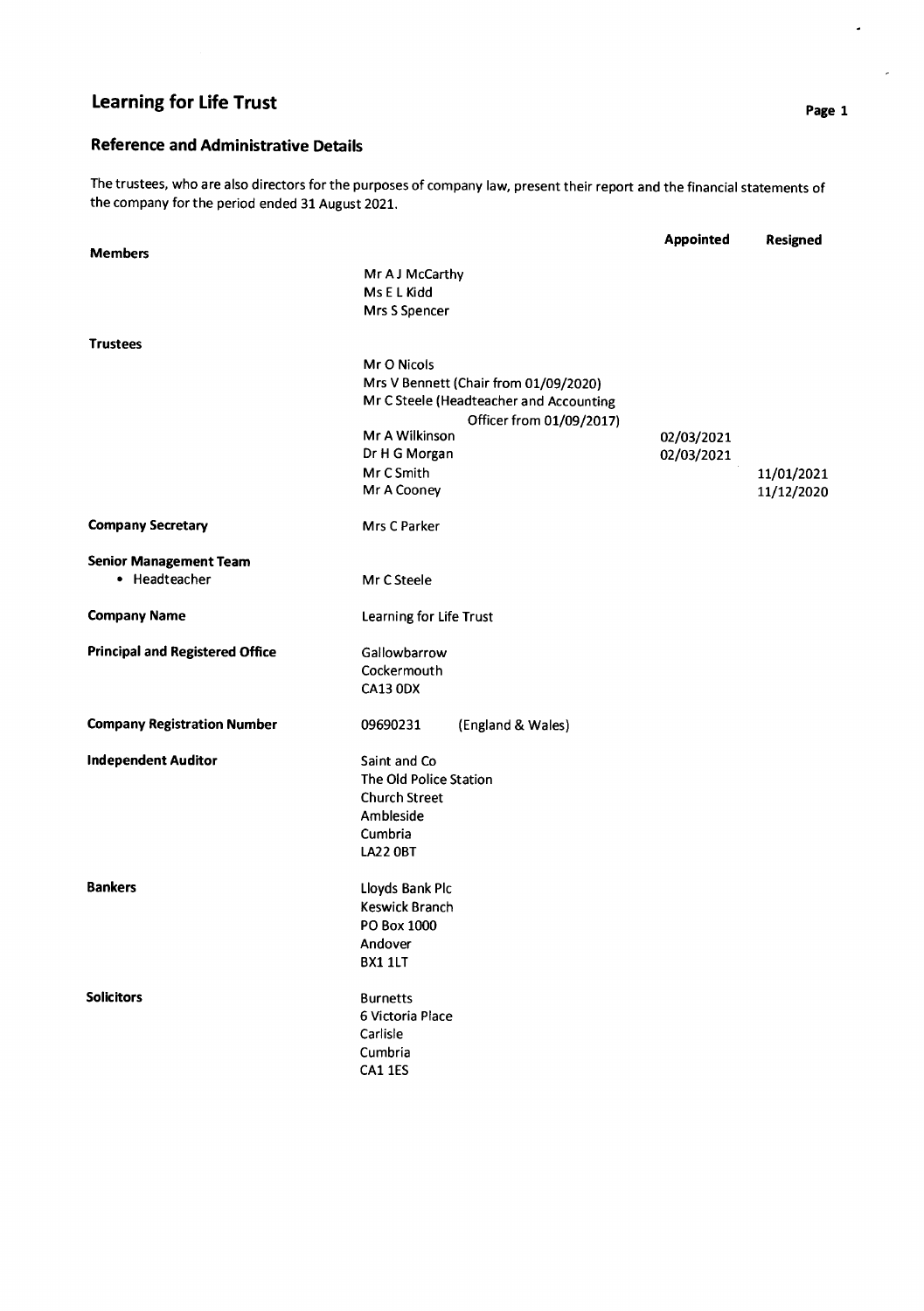#### **Trustees' Report**

The Trustees present their annual report together with the financial statements and auditors' report of the charitable company, Learning for Life Trust, for the period 1 September 2020 to 31 August 2021. The annual report serves the purpose of both a trustees' report, and a directors' report under company law.

The Trust operates one primary academy for pupils aged 3 to 11 in Cockermouth. The numbers of pupils on roll were 386 (including 24 nursery pupils) in the school census in Autumn 2020.

#### Objectives and Activities

#### Obiects and Aims

The Trust is passionate about ensuring each and every one of its pupils achieves their full potential and places them at the heart of its system. ln doing so, the Trust fulfils it's charitable objective of providing education for the public benefit in the United Kingdom, and promoting a broad and balanced curriculum for all students.

As a relatively new Trust, it's focus for the previous years was on developing strategies and practices to ensure all the pupils at Fairfield Primary School received the very best education through strong leadership, innovative and energetic teaching provided by staff who are happy to be at school. Whilst always seeking to develop and improve, this strategy has been very successful as is demonstrated later in the attainment section of this report. lt is a high performing school in all areas and has had local and national recognition for its successes. ln a position of strength academically and financially, the Trust is now seeking to attract new schools to collaborate in further strengthening the provision of educational excellence to a wider field of pupils.

ln order to achieve this, the Trust has developed its Vision, Mission and Values as follows:

Vision: We will create an effective partnership of ambitious schools collaborating to ensure that everybody is supported in reaching their full potential.

Mission: Our ambition is to be recognised as a Trust who serve their school community in delivering creative, ambitious and exciting education practices, allowing pupils and staff to thrive and succeed. Our schools will be the first choice for their local community and will ensure that all children leave our care having achieved their very best and ready for the next stage of their life.

- Individuality We recognise that in order to develop a strong, inclusive whole, our schools need to retain their own distinct identity.
- Ambition We will always strive to offer the best possible support, resource and facilities to our schools allowing them to deliver the most inspiring curriculum offer for the community they serve.
- Creative We are committed to developing traditional and new education practices in an innovative way, allowing our schools to deliver what is best for their community.
- ' Supportive We always support and nurture our community of schools ensuring that we are able to achieve our full potential.
- Inspiring We aim to inspire everybody associated with the Trust to be the very best they can be.<br>Integrity We will behave ethically, always working with trust, transparency and honesty.
-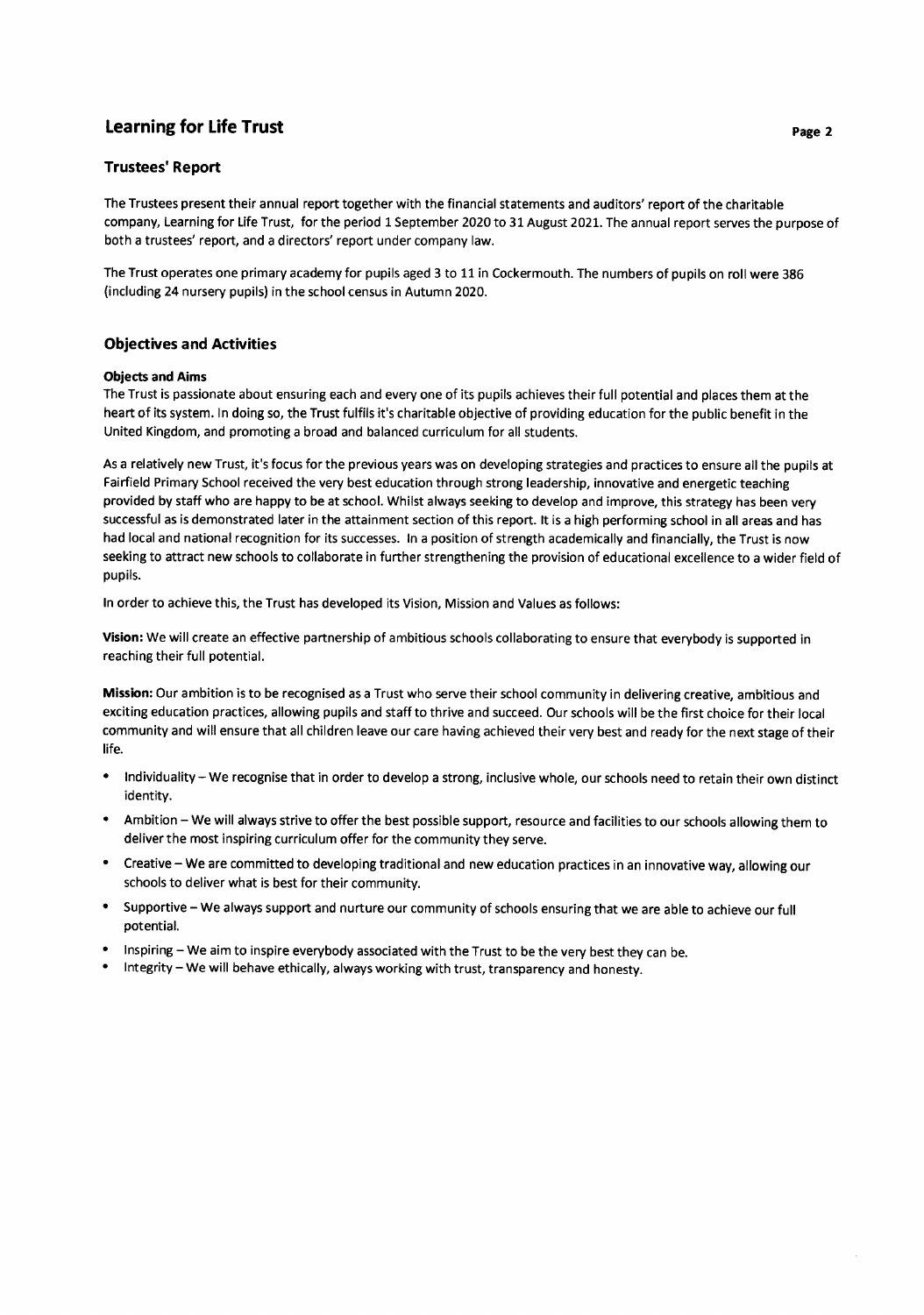### Trustees' Report (continued)

#### **Objectives, Strategies and Activities**

With such stability and strength in the Trust, the platform is in place to allow it to move towards achieving its vision. A clear improvement plan and road map which sets out the key activities and targets for the Trust is in place. Achievement of these strategic objectives will allow the Trust to develop, including developing capacity for growth, ensuring strong leadership and governance across the Trust, alongside always seeking to improve the educational provision within.

The key areas of strategic development for the Trust are :

- I School lmprovement & Delivery
- 2 Leadership & Governance
- 3 MAT Growth
- 4 lnfrastructure & Finance

Strategic objectives are cascaded down to the school to implement in accordance with it's own School lmprovement Plan which is created by its Senior Leadership Team and Local Governing Body.

Despite the year presenting it's challenges, the Trust and School have continued to pursue their objectives, working together to ensure pupils continued to receive excellent teaching and learning. With a commitment to the continuous professional development and wellbeing of all staff, along with a flexible governance support structure, the Trust was able to support the school in maintaining an exceptional performance.

The Trust was particularly proud of it's response to the Pandemic and the way in which it formed clear and decisive implementation plans for both recovery from extended periods of disruption and readiness for further closures. The Trust has continued to work on development plans and growth options throughout and the it has nurtured stronger relationship with local schools which may provide the foundations for future MAT growth.

Seeing and experiencing the benefits of collaborative working during the year, the Trust remains committed to growing <sup>a</sup> partnership of schools. ln preparation for this, the Trust has continued to strengthen its governance structures and procedures; it is also continuing its successful recruitment campaign to attract additional Trustees to enhance the existing skill set and expand Trustee capacity.

The Trust has in place a strong and robust infrastructure which will ensure a financially viable and sustainable Trust. The oversight of the finances has been further enhanced by establishing an Audit & Risk Committee, a subcommittee of the Trustee Board; this committee meets to review trust funds, budgeting and spends as well as reviewing and managing trust risks and audit reports.

#### Public Benefit

The Trustees have given consideration to the charity commission's general guidance on public benefit and in particular to its supplementary guidance on education. The Trustees confirm that they have complied with the duty in Section 17(5) of the Charities Act 2011to have due regard to the Charity Commission's general guidance on public benefit in exercising their powers or duties, They have referred to this guidance when reviewing the Academy's aims and objectives and in planning its future activities.

The Trust's objective is to advance for the public benefit education in this area, in particular, developing a school offering <sup>a</sup> broad and balanced curriculum which helps all students to fulfil their potential.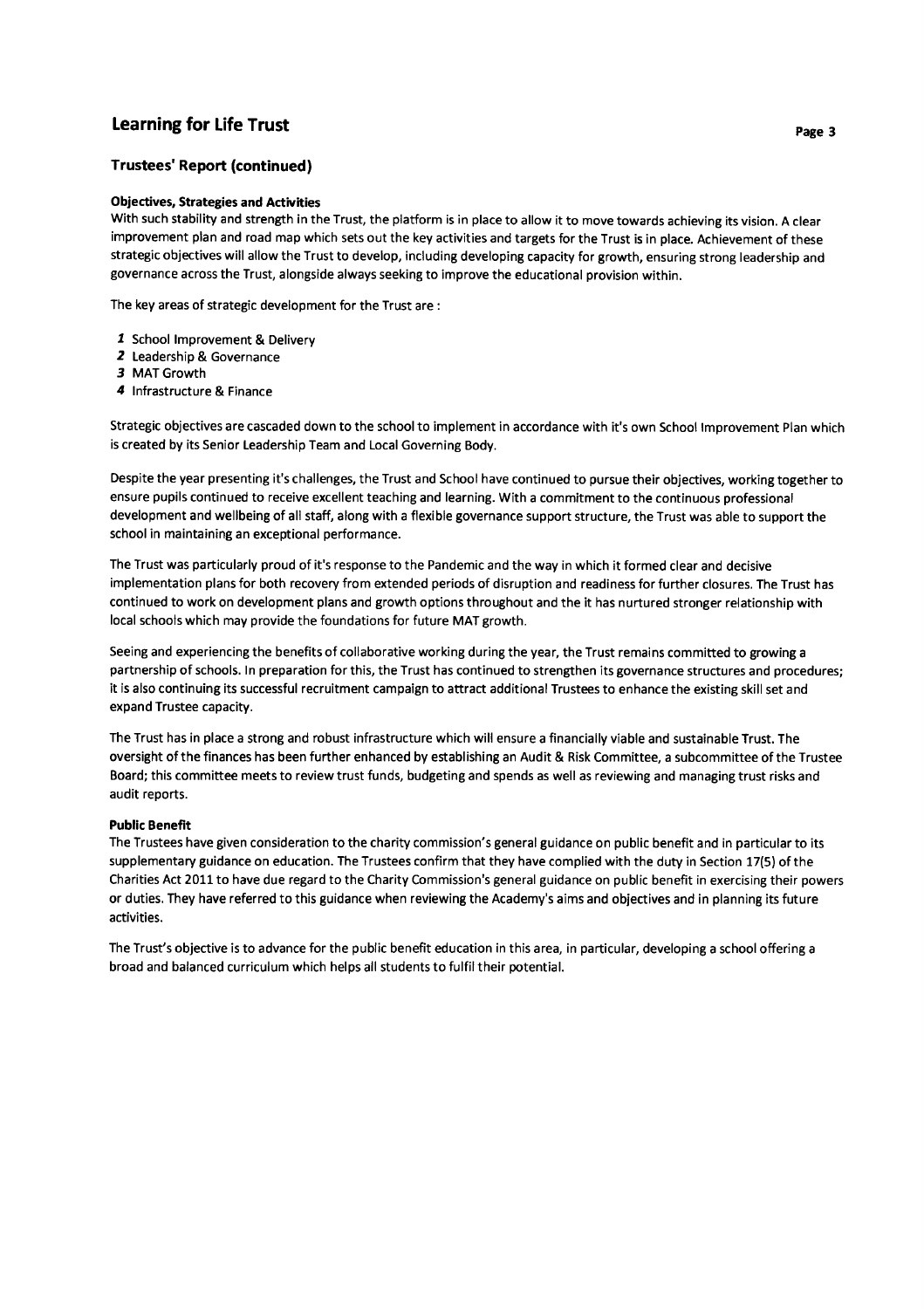#### Trustees' Report (continued)

#### Structure, Governance and Management

#### Constitution

The Trust was incorporated on 16 July 2015. The Trust is a company limited by guarantee and an exempt charity. The Memorandum and Articles of Association are the primary governing documents of the Trust.

The Trustees of Learning for Life Trust are also the directors for the purposes of company law. Details of the Trustees who served throughout the year, except as noted, are included in the Reference and Administrative Details.

#### Members' tiability

Each member of the charitable company undertakes to contribute to the assets of the Trust in the event of it being wound up while he/she is a member, or within one year after he/she ceases to be a member, such amount as may be required, not exceeding £10, for the debts and liabilities contracted before they cease to be a member.

#### Trustee and governor's lndemnities

ln respect of the trustee and governors, the Trust holds professional indemnity insurance via the Department of Education's risk protection arrangements.

#### Method of Recruitment and Appointment or Election of Trustees

Trustees are appointed for a four year period, except that this time limit does not apply to the Executive leader of the Trust. Subject to remaining eligible to be a particular type of Trustee, any Trustee can be re-appointed or re-elected. Any Trustee seeking re-appointment or re-election submits a justification for the Boards consideration. When appointing new Trustees, the Board will give consideration to the skills and experience mix of existing Trustees in order to ensure that the Board has the necessary skills to contribute fully to the development and expansion of the Trust. The Board has engaged in a Government development programme to strengthen its capacity to support MAT expansion. To further support this development the Board shall be recruiting additional Trustees. An interview is conducted by the Chair of Trustees and Executive leader of the Trust before appointment.

#### Policies and Procedures Adopted for the lnduction and Training of Trustees

New Trustees receive induction training to detail their legal obligations under Charity and Company Law and the content of the Articles of Association. They receive an induction pack which includes copies of policies, procedures, minutes, accounts, budgets, plans and other documents that they need to undertake their role as Trustees. They have meetings with the Chair of Trustees to provide support as required. All Trustees are given the opportunity to sit training courses through multiple sources and throughout the year are kept up to date on relevant issues and changes in legislation.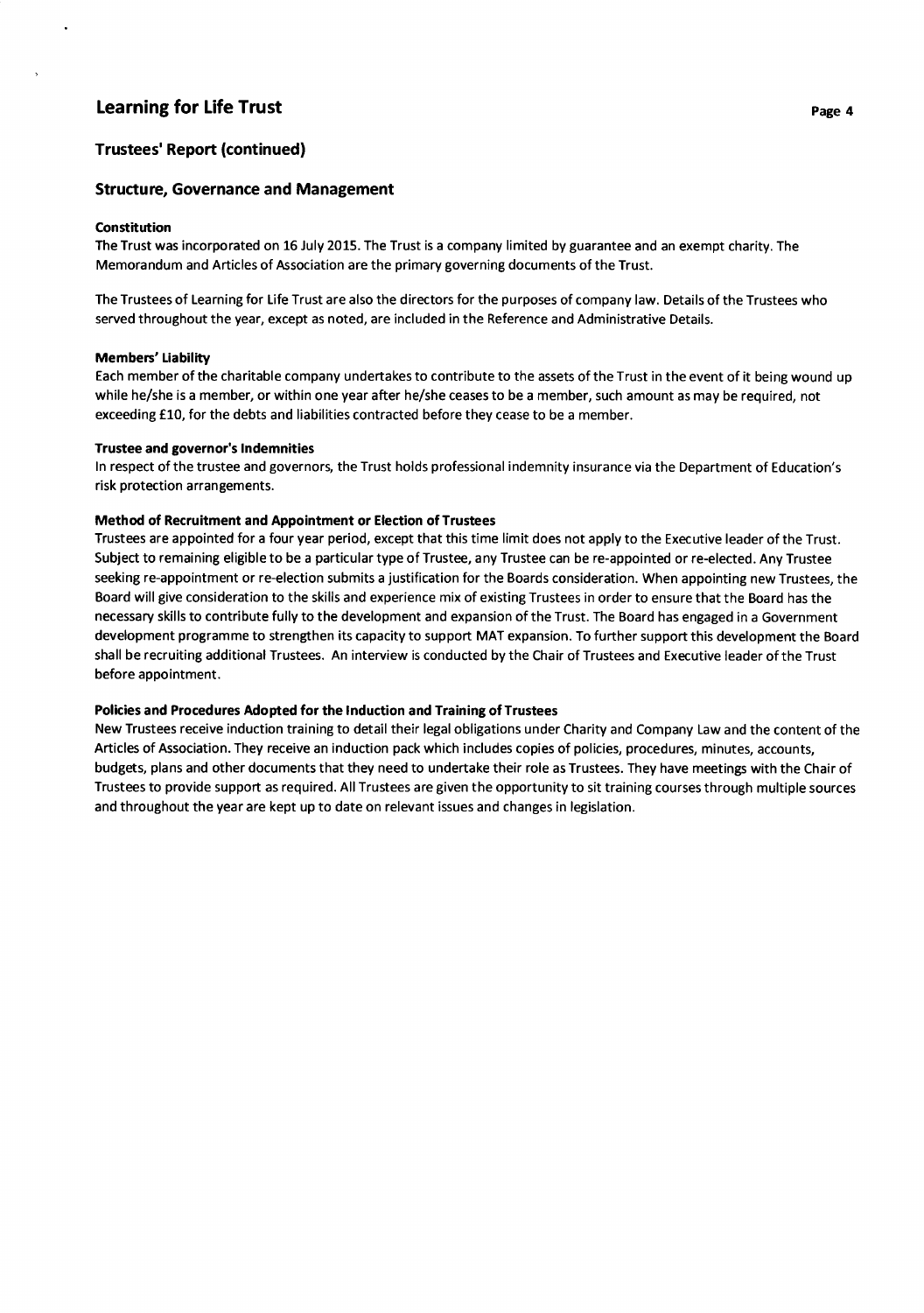### Trustees' Report (continued)

#### Organisationa! Structure

The members of Learning for Life Trust are the subscribers to the memorandum of association. They have the power to appoint and remove trustees.

The Trustees are either appointed by the members or co-opted by the Board of Trustees. The Trustees are responsible for the three core strategic governance functions:

- . Ensuring clarity of vision, ethos and strategic direction;
- ' Holding the executive leader to account for the educational performance of the academy and its pupils, and the performance management of staff;
- ' Overseeing the financial performance of the academies and making sure it is money well spent.

The Trustees are responsible for ensuring that the charitable company achieves its objectives as well as compliance with charity and company law and the Trust's funding agreement.

The Trust delegates specific finance and audit responsibilities to the Trust's Audit & Risk Committee.

Governance functions are delegated to the Local Governing Body ("LGB") in accordance with the Trust's Scheme of Delegation. The Trustees appoint the Chair of the LGB who submits information on Key Performance lndicators to the Trustee Board in accordance with governance reporting procedures.

The Trustees appoint the executive leader and the Headteacher. The Headteacher is responsible for managing the school on a daily basis supported by the appointed Senior Leadership Team.

#### Arrangements for setting pay and remuneration of key management personnel

A panel of Trustees, in conjunction with an external adviser, set challenging and aspirational objectives for the executive leader of the Trust who is also the Headteacher of Fairfield Primary School. These are monitored during the performance review cycle and assessed by an external evaluation. Pay recommendations are put to the Board of Trustees for their consideration.

Pay and remuneration of the academies other key management personnel is set by the Trustees and reviewed annually. Pay scales are taken from the School Teachers Pay and Conditions document for teaching staff or from the Cumbria County Council job families pay and grading structure for support staff. Objectives are set according to the priorities set out in the strategic plan.

#### Trade union facility time

The academy trust has no relevant union officials.

#### Related Parties and other Connected Charities and Organisations

Learning for Life Trust is made up of the following schools:

. Fairfield Primary School

There are no other connected organisations however the Trust works very closely with a group of schools sharing good practice and undertaking Peer to Peer reviews with each school.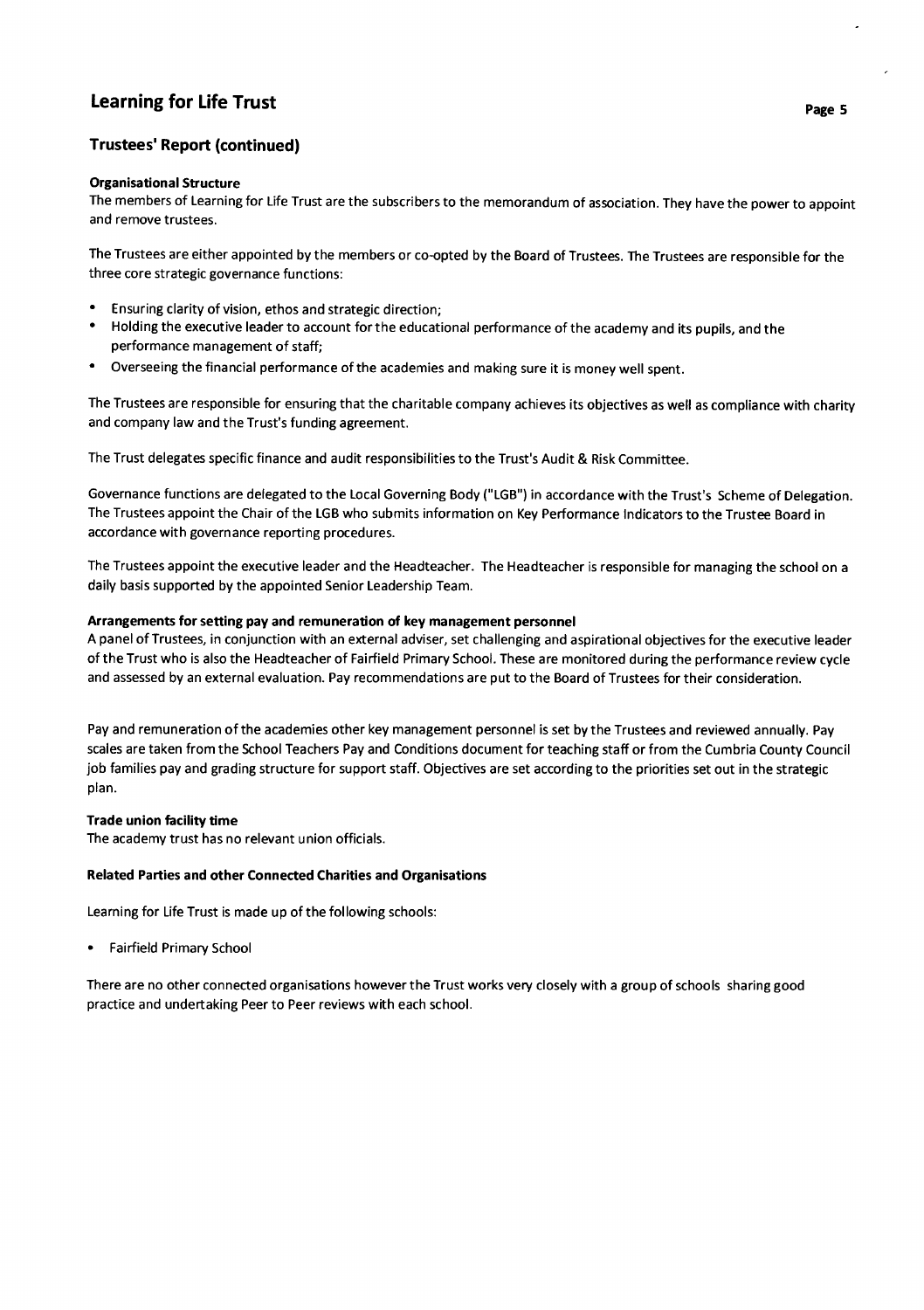#### Trustees' Report (continued)

#### Strategic Report

#### Achievements a nd Performance

#### Strategic objective - Quality of provision Key Academic Performance lndicators - FAIRFIELD PRIMARY SCHOOL

The Trust has supported the school through a challenging year of unprecedented national issues. Despite the compulsory closure to schools, Fairfield was able to not only provide an effective home learning provision, but encouraged the returning of children to the classroom as soon it was allowed to do so. Due to this approach and support, pupil outcomes remain high. All formal assessments for the 2020/21 academic year were cancelled but teacher assessments are provided in their absence.

|                                           | <b>Pupils Achieving Expected</b>        |                                         | <b>Pupils Achieving Higher</b>          |                                         |
|-------------------------------------------|-----------------------------------------|-----------------------------------------|-----------------------------------------|-----------------------------------------|
|                                           | <b>School KS1</b><br><b>Result (TA)</b> | <b>School KS2</b><br><b>Result (TA)</b> | <b>School KS1</b><br><b>Result (TA)</b> | <b>School KS2</b><br><b>Result (TA)</b> |
| <b>Reading</b>                            | 82%                                     | 81%                                     | 33%                                     | 42%                                     |
| <b>Writing</b>                            | 84%                                     | 85%                                     | 16%                                     | 27%                                     |
| Spelling, Punctuation and Grammar         |                                         | 83%                                     |                                         | 16%                                     |
| <b>Mathematics</b>                        | 87%                                     | 81%                                     | 27%                                     | 33%                                     |
| Reading, Writing and Mathematics combined | 80%                                     | 75%                                     |                                         |                                         |

| Year 1 Phonics Screening Results 2020 | Pupils meeting the expected standard |
|---------------------------------------|--------------------------------------|
| <b>School results (TA)</b>            | 184%                                 |

#### **EARLY YEARS DATA**

|                                  | % of pupils |
|----------------------------------|-------------|
| Good Level of Development        | 66%         |
| <b>Listening &amp; Attention</b> | 88%         |
| <b>Understanding</b>             | 85%         |
| <b>Speaking</b>                  | 86%         |
| Reading                          | 81%         |
| <b>Writing</b>                   | 73%         |
| Number                           | 78%         |
| Space, Shape & Measure           | 85%         |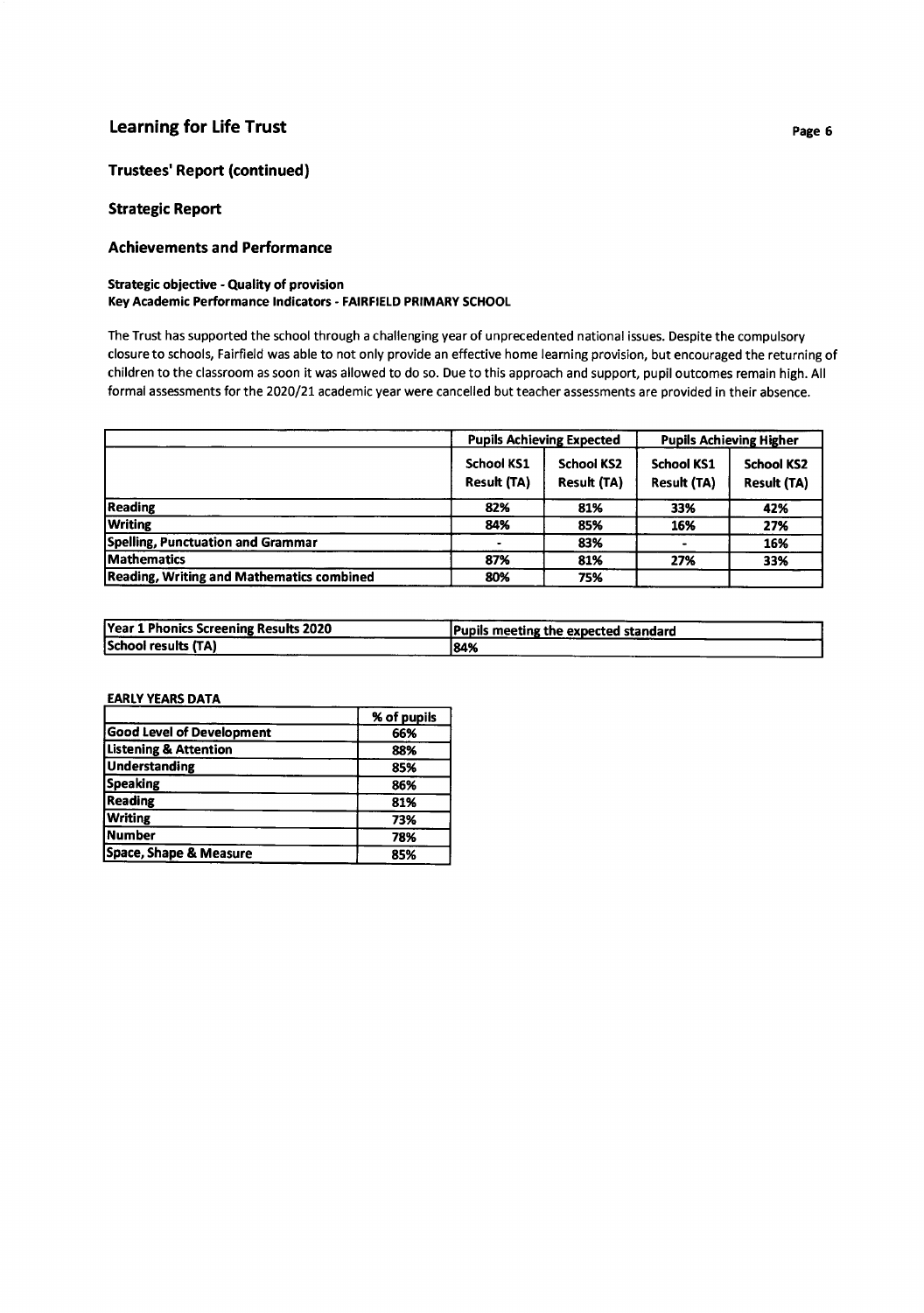#### Trustees' Report (continued)

#### Strategic obiective - School lmprovement & Delivery

To ensure that standards are continually assessed, the Trust requires its schools to operate a rigorous programme of monitoring activities. lt also encourages schools and LGBs to reflect upon their performances and develop SMART development plans.

ln Fairfield Primary School, these activities are undertaken by the Headteacher and other members of the senior leadership team and middle leaders. Despite the disruption to the 2019/20 academic year, many successful monitoring and moderation activities took place and the school's self-evaluation remains at'good' or 'outstanding' in all areas. The school has continued to strive towards achieving its vision through successful delivery of its school improvement aims.

Fairfield Primary school responded swiftly and effectively to the challenges of compulsory closure and transitioned effectively into an online learning provision, providing effective training to all staff. With the support of the Trust, the school continues to develop ways to adapt their teaching and learning provision to work effectively through either a physical or virtual medium and has clear plans in place to focus on the recovery of the curriculum and support for learners.

#### Strategic objective - Leadership & Governance

Throughout and following the extended periods of closure due to the pandemic, Fairfield provided high quality provision. lts leadership teams ensured that all children were supported and they developed and implemented robust and informed recovery plans. ln addition, they continued to provide support to local schools across a range of areas. Through strong and effective leadership the pupils within Fairfield continued to receive an excellent education from staff who reported on feeling secure and appreciated. The Trust provided the leadership team with support during this time, adapting governance practices to remain dynamic and responsive to the changing environment.

#### Strategic objective - MAT Growth

ln line with its renewed vision and strategy, the Trust has recently engaged in productive meetings with local schools to explore growth options. Whilst the growth of the Trust has been inhibited by recent restrictions on school/trust operations the Trust board has a clear growth plan for 2027122. As the Trust Board continues to strengthen its capacity and capability, along with refining its policies and procedures, it continues the strategy of supporting Fairfield Primary School to provide educational excellence in order that it can in turn support other academies and schools further strengthening local relationships.

#### Strategic obiective - lnfrastructure & Finance

The Trust remains in a strong financial position and has had a long track record of secure and stable finances. The Trust continues to work with its s-year strategic financial plan with a financial structure allowing for sustainable growth. Plans also include wider financial areas including estates management and maintenance, ICT improvements and staff wellbeing. The Trust was successful in its application to the 2019/20 Condition Improvement Fund (CIF) for one of two applications made. The work have now been completed. Further works to replace a Victorian ceiling and roof will commence at Fairfield Primary school within the 2021/22 academic year following a further successful bid. The Trust has plans to submit bids in relation to high priority works within Fairfield Primary School.

#### Going Concern

After making appropriate enquiries, the board of trustees has a reasonable expectation that the Trust has adequate resources to continue in operational existence for the foreseeable future. For this reason it continues to adopt the going concern basis in preparing the financial statements. Further details regarding the adoption of the going concern basis can be found in the Statement of Accounting Policies.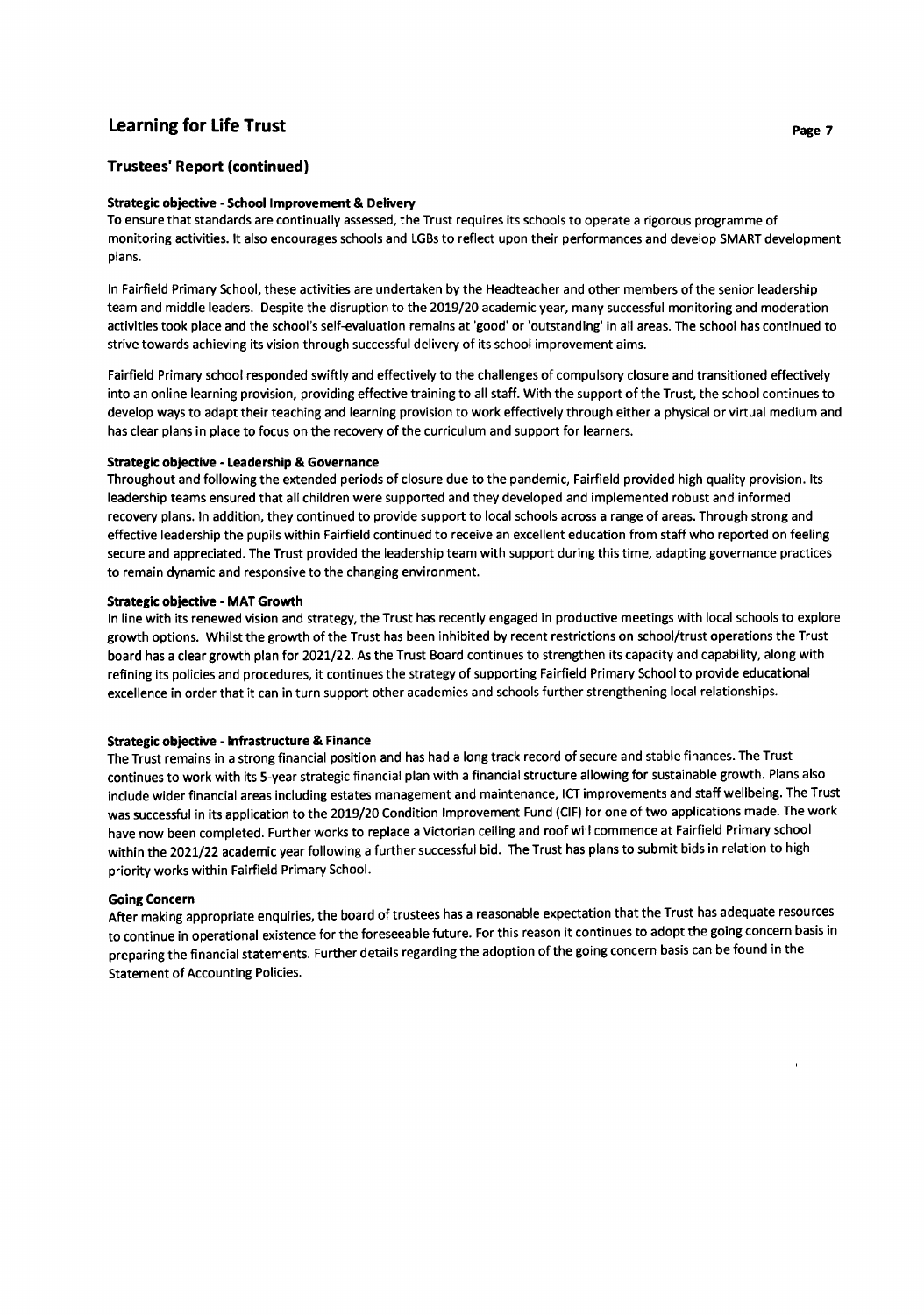#### Trustees' Report (continued)

#### **Financial Review**

#### Financial Review

 $\bullet$ 

The Academy Trust's accounting period is 01 September 2020 to 31 August 2021.

During the period under review, the majority of the Trust's income was obtained from the DfE in the form of recurrent grants, the use of which was restricted to the Trust's educational activities. The grants received during the accounting period and the associated expenditure are shown as restricted funds in the Statement of Financial Activities.

During the year, the Trust received total revenue funding for Charitable activities of £1,840,715, of which £1,323,750 was from the DfE in the form of GAG funding (72%).

Revenue expenditure was £1,976,759, of which staffing is the main area of cost at £1,549,042 (78%).

#### COVID - 19 impact

The Trust were able to continue with their strategic financial plan throughout the pandemic. Despite a reduction in income from self-generated sources, costs were reduced in areas. At the end of the year, the Trust performed financially as expected and continues to focus on developing a sustainable Trust.

TheTrust ensured that all COVID-19 Recovery funding was deployed to appropriate and targeted areas ofsupport as defined by the school and their analysis of need. An approach to the use of funding, using evidence-based research, was employed by the school and impact monitored.

#### Reserves Policy

At the end of the period the trustees were holding £76,680 in restricted general funds (GAG £61,252) and £241,302 in unrestricted funds, which are within DfE guidelines. The trustees review the level of reserves annually as part of its budget planning cycle, and aims to carry foruvard a prudent level of resources from General Annual Grant as a contingency for future unforeseen circumstances, and as contributions towards future capital improvement programmes.

The Trust has a reserves policy in place that sets a reserves target of 8%, representing 1 month of annual expenditure for each academy. Fairfield Primary School currently meet the requirement of the reserves policy.

#### Funds in Deficit

The Trust holds a deficit on the local government pension scheme of £1,616,000. In the event of the closure of Fairfield Primary School, this deficit would be met by the DfE.

The deficit position of the pension scheme will result in a cash flow effect for the academy trust in the form of an increase in employers' pension contributions over a period of years.

#### lnvestment Poliry

ln a period of financial uncertainty and historically low interest rates, the Trust's policy has been to maximise liquidity and minimise risk. This policy will be kept under review.

The Trust is operating in a period of considerable financial uncertainty with regard to public funding and global issues and is managing this risk through long term financial planning, appropriate governance and robust financial management and monitoring.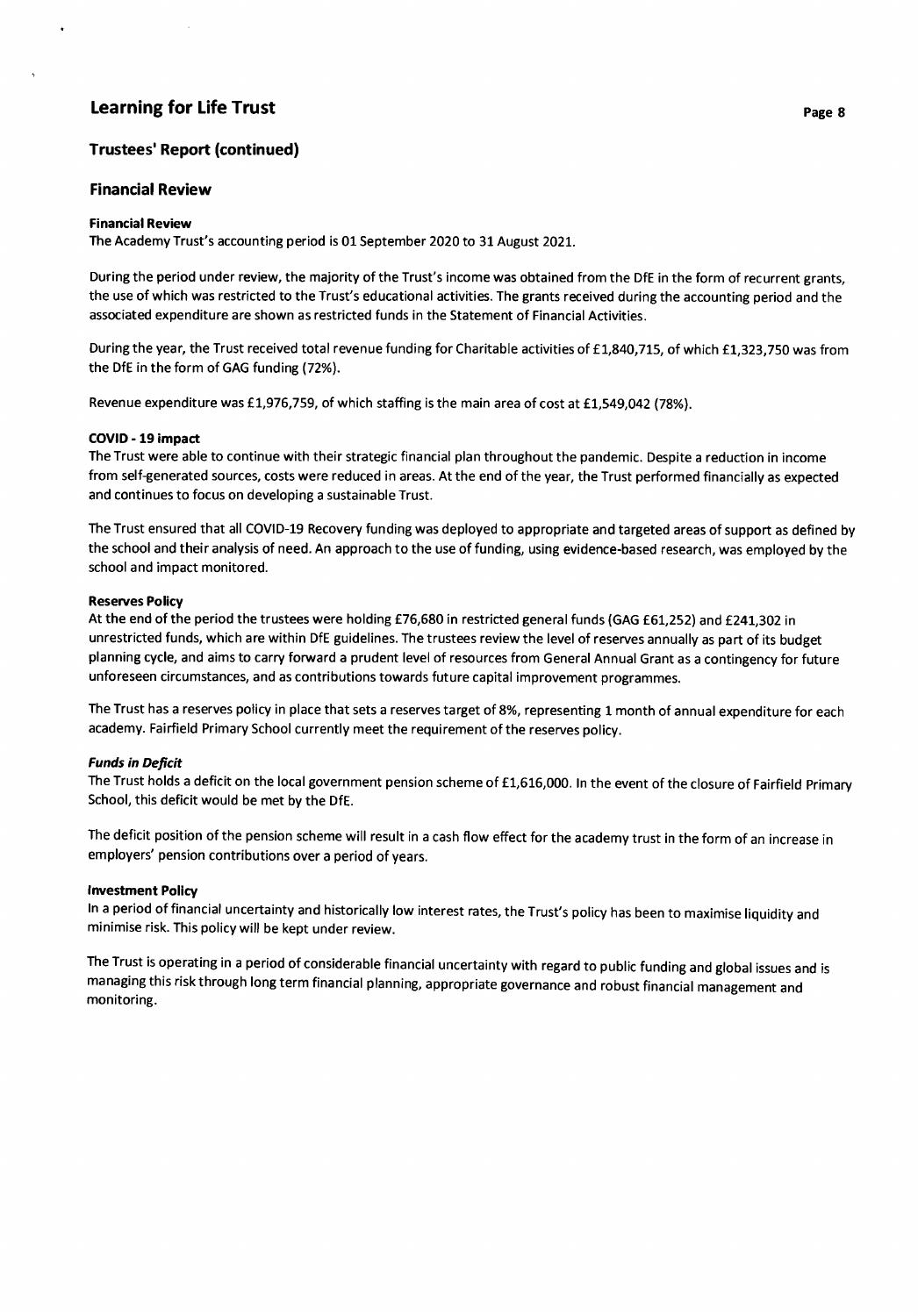#### Trustees' Report (continued)

#### Principal Risks and Uncertainties

#### Financial and Risk Management Obiectives and Policies

The Trustees are responsible for the management of the risks the Trust is exposed, and have undertaken a review of risks associated with its activities. The major risks that have been identified are recorded on the Trust's Risk Register, with appropriate mitigation measures. The Audit & Risk committee monitor progress on a termly basis.

#### Principal Funding Sources

The majority of the Trust's income is obtained from the Education and Skills Funding Agency (ESFA) and the Local Authority in the form of grants, the use of which is restricted to particular purposes.

#### Fundraising

The Trust does not engage with professional fundraisers to undertake any fundraising activities on its behalf. The Trust from time to time carries out minor level fundraising activity to raise funds for the Trust whereby students seek voluntary donations from parents and the local community.

#### Plans for Future Periods

The educational landscape is changing at an unprecedented pace, however, the Trust will be unswerving in the pursuit of its vision to ensure every child reaches their full potential. The Trust passionately believes that strong local collaboration between schools will enhance the educational provision to all children and plans are in place to pursue this attracting high quality leaders, teachers and support staff to support to deliver this vision.

We will continue to develop and form relationships with local schools in line with our growth plans ensuring that our vision and values remain at the heart of decisions.

#### Auditor

lnsofar as the trustees are aware:

- . there is no relevant audit information of which the charitable company's auditor is unaware: and
- . the trustees have taken all steps that they ought to have taken to make themselves aware of any relevant audit information and to establish that the auditor is aware of that information.

The Trustees' report, incorporating a strategic report, was approved by order of the members of the board of trustees and signed on its behalf by:

 $\sqrt{\det\left\{\lambda t\right\}}$ 

Mrs V Bennett Chair of Trustees

 $1/12/202$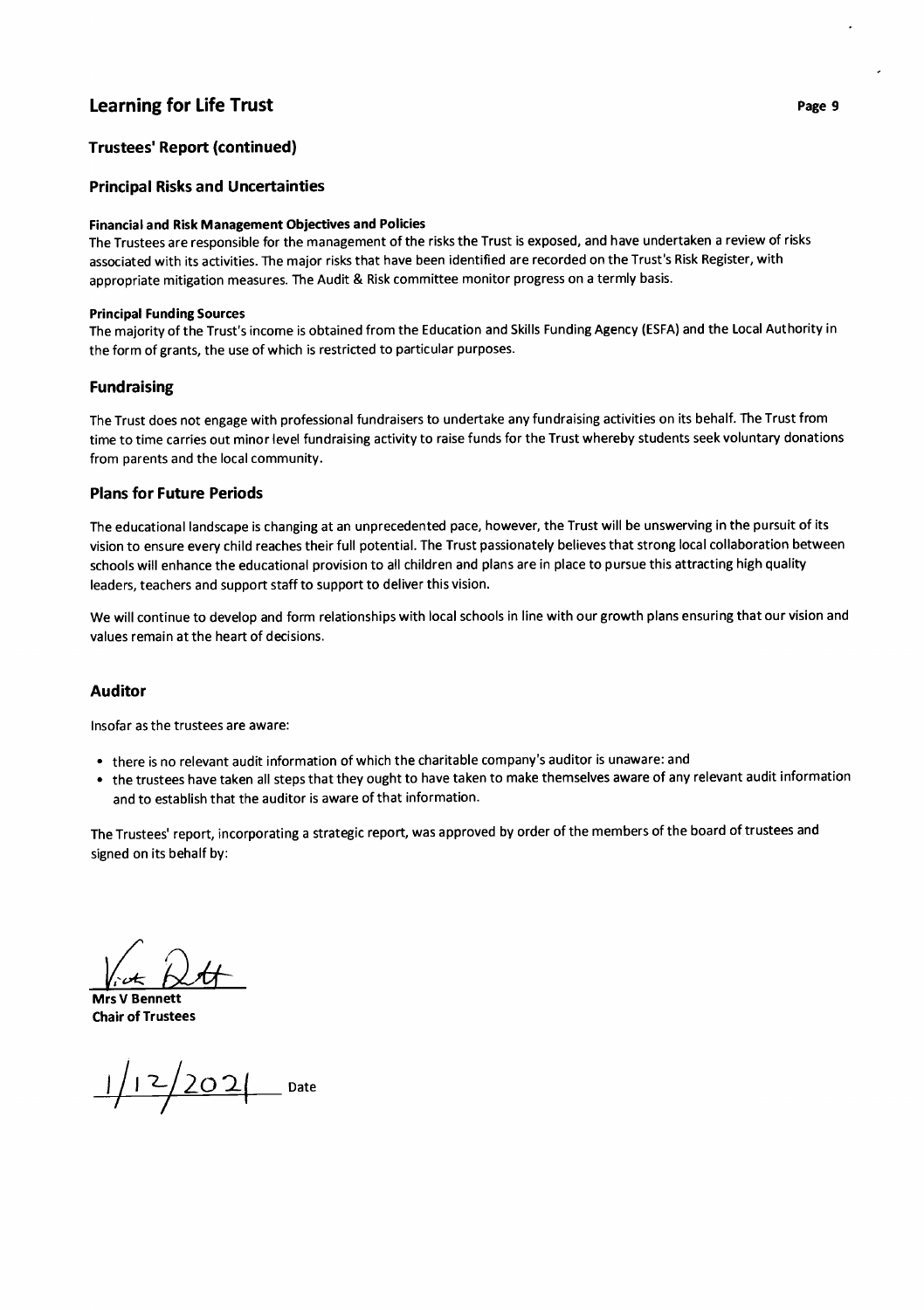#### Governance Statement

#### Scope of Responsibility

 $\ddot{\phantom{0}}$ 

As Trustees, we acknowledge we have overall responsibility for ensuring that the Learning for Life Trust has an effective and appropriate systems of control, financial and otherwise. However such a system is designed to manage rather than eliminate the risk of failure to achieve business objectives, and can provide only reasonable and not absolute assurance against material misstatement or loss.

As Trustees, we have reviewed and taken account of the guidance in DfE's Governance Handbook and competency framework for governance. This information has been shared with all layers of governance and it informs the planning, recruitment and decision making processes within the Trust.

The Board of Trustees has delegated the day-to-day responsibility to the Head teacher of Fairfield Primary School, as accounting officer, for ensuring financial controls conform with the requirements of both propriety and good financial management and in accordance with the requirements and responsibilities assigned to it in the funding agreement between the Learning for Life Trust and the Secretary of State for Education.

Governors are also responsible for reporting to the Board of Trustees any material weaknesses or breakdowns in internal control.

#### Governance

The information on governance included here supplements that described in the Trustees' report and in the Statement of Trustees' Responsibilities.

The Board of Trustees formally met seven times during the year with three additional meetings and one Annual General Meeting. This allowed Trustees to maintain a strong financial and performance oversight of the Trust whilst working on development plans. Each trustee meeting is preceded by a meeting of the established Audit & Risk Committee.

Attendance during the year at meetings of the Trustee body was as follows:

| <b>Trustee</b>       | <b>Meetings</b><br>attended | Out of a<br>possible |
|----------------------|-----------------------------|----------------------|
| <b>Mrs V Bennett</b> |                             |                      |
| Mr O Nicols          |                             |                      |
| Mr C Steele          |                             | 7                    |
| Mr H Morgan          | 3                           | 3                    |
| Mr A Wilkinson       | 3                           | 3                    |
| Mr A Cooney          | 4                           | 4                    |
| Mr C Smith           | 2                           | 4                    |

Attendance during the year at meetings of the Schools' Local Governing Body Meetings was as follows:

|                                 | %          |
|---------------------------------|------------|
| <b>School</b>                   | Attendance |
| <b>Fairfield Primary School</b> | 92         |

# Board of Trustees work, performance and changes in composition

The Trust Board has completed a National Governance Association (NGA) training programme to review its performance, capacity and capability. This led to the appointment of further Trustees with specific skillsets to support the Trust.

Along with a full review and re-launch of the vision and mission, the Trust has reviewed key policy and procedures as part of its<br>improvement plans. The Trust has a focussed and ambitious development plan and is exploring manner.

The Board continues to use high-quality performance data to assess the effectiveness of Trust performance.

Each Trust Board meeting is preceded by a meeting of the Audit and Risk committee. The committee works to monitor and<br>manage the risks associated with the Trust and use this knowledge to inform the works of the auditing pr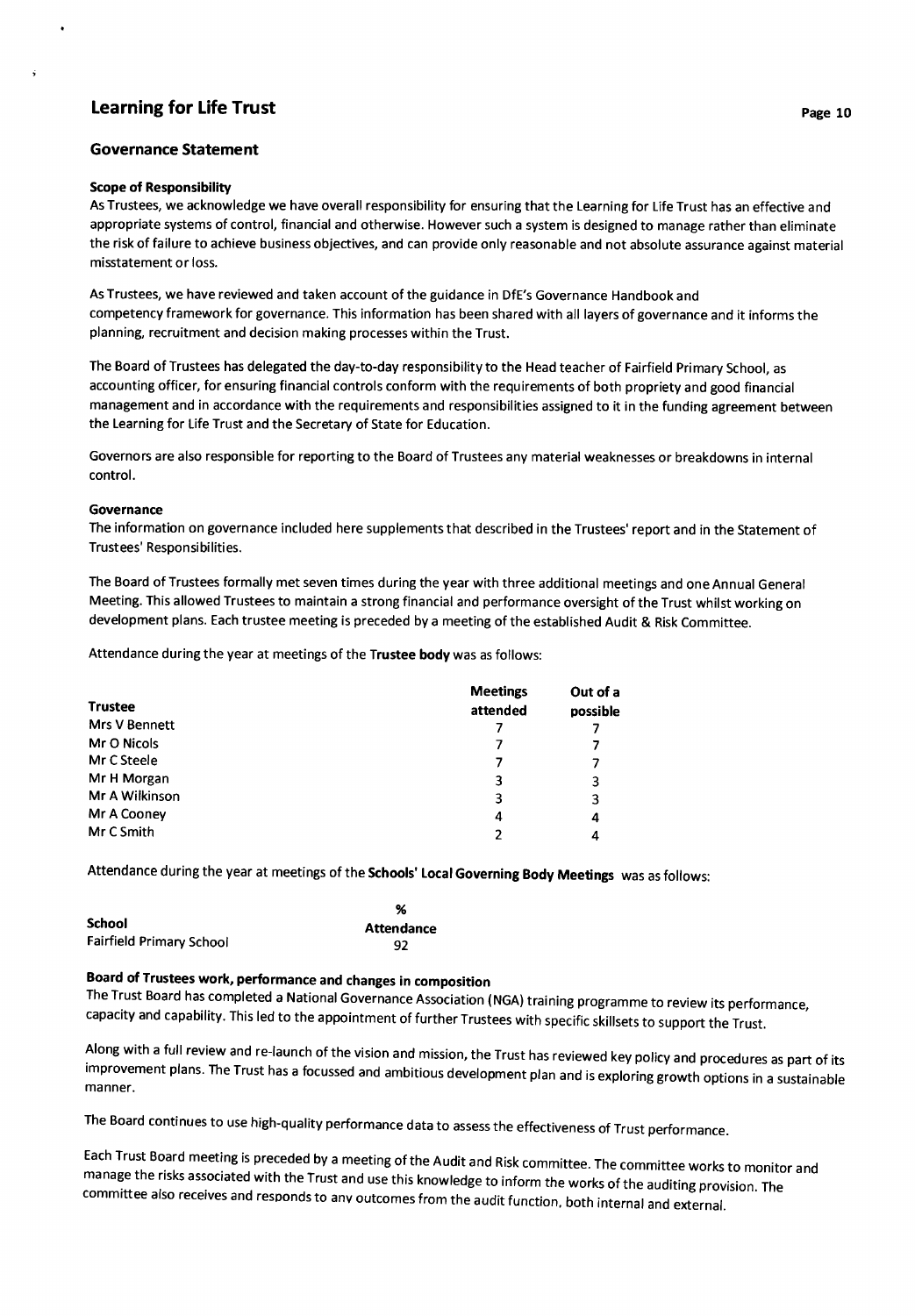#### Governance Review

- . The Trustees Board Members sit solely on the Trust Board to give clear separation in the layers of governance.
- . The chairs of both the Trust Board and the Local Governing Body communicate regularly.
- . Along with a review of the vision and mission, the Trust have reviewed key policy and procedures within the Trust as part of its improvement plans.
- The Trust has identified that in order to support Trust expansion, greater Trustee capacity is required. The Trust is continuing on a targeted recruitment campaign to ensure all areas highlighted in the competency framework are covered.
- . The LGB have removed the committee structure to focus on linked school governors leading to improvements in coverage, support and accountability.

#### Review of Value for Money

As accounting officer, the Headteacher has responsibility for ensuring that the Trust delivers good value in the use of public resources. The accounting officer understands that value for money refers to the educational and wider societal outcomes achieved in return for the taxpayer resources received.

The accounting officer considers how the Trust's use of its resources has provided good value for money during each academic year, and reports to the Board of Trustees where value for money can be improved, including the use of benchmarking data where appropriate. The accounting officer for the Trust has delivered improved value for money during the year by:

- As a high proportion of the schools revenue expenditure is spent on staff, the school undertakes an annual review of its curriculum offer and its staffing requirements to ensure it is appropriate for the size of school.
- Condition lmprovement Fund Contracts are tendered via Day Cummins with specialist knowledge for the CIF projects. The tender process complies with the Trusts finance policy and public procurement regulations.
- All school Service level agreements reviewed annually to ensure best value for money.

Throughout the pandemic, the Trust continued to support the providers of services by ensuring that all financial commitments to service level agreements were fulfilled. ln addition, the staff employed in the before and after school childcare provision were redeployed with alternative duties in order to support the Trust and its aims.

#### COVID - 19 impact

The Trust Board and Local Governing Board continued to fulfil its duties effectively throughout the pandemic. This was achieved by using virtual platforms to hold meetings. All meeting schedules were maintained. The visits to school were minimised and held inline with the risk assessments at the time. The Trust supported the school in ensuring it had sufficient resources to follow all guidance in place and respond to the challenges throughout the year.

#### The Purpose of the System of lnternal Control

The system of internal control is designed to manage risk to a reasonable level rather than to eliminate all risk of failure to achieve policies, aims and objectives. lt can therefore only provide reasonable and not absolute assurance of effectiveness. The system of internal control is based on an on-going process designed to identify and prioritise the risks to the achievement of Academy Trust policies, aims and objectives, to evaluate the likelihood of those risks being realised and the impact should they be realised, and to manage them efficiently, effectively and economically. The system of internal control has been in place in Learning for Life Trust for the period 01 September 2020 to 31 August 2021 and up to the date of approval of the annual report and financial statements.

#### Capacity to Handle Risk

The Trustees have reviewed the key risks to which the Trust is exposed together with the operating, financial and compliance controls that have been implemented to mitigate those risks. The Trustees are of the view that there is a formal on-going process for identifying, evaluating and managing the Trust's significant risks that has been in place for the period 01 september 2020 to 31 August 2021 and up to the date of approval of the annual report and financial statements. This process is regularly reviewed bY the Trustees.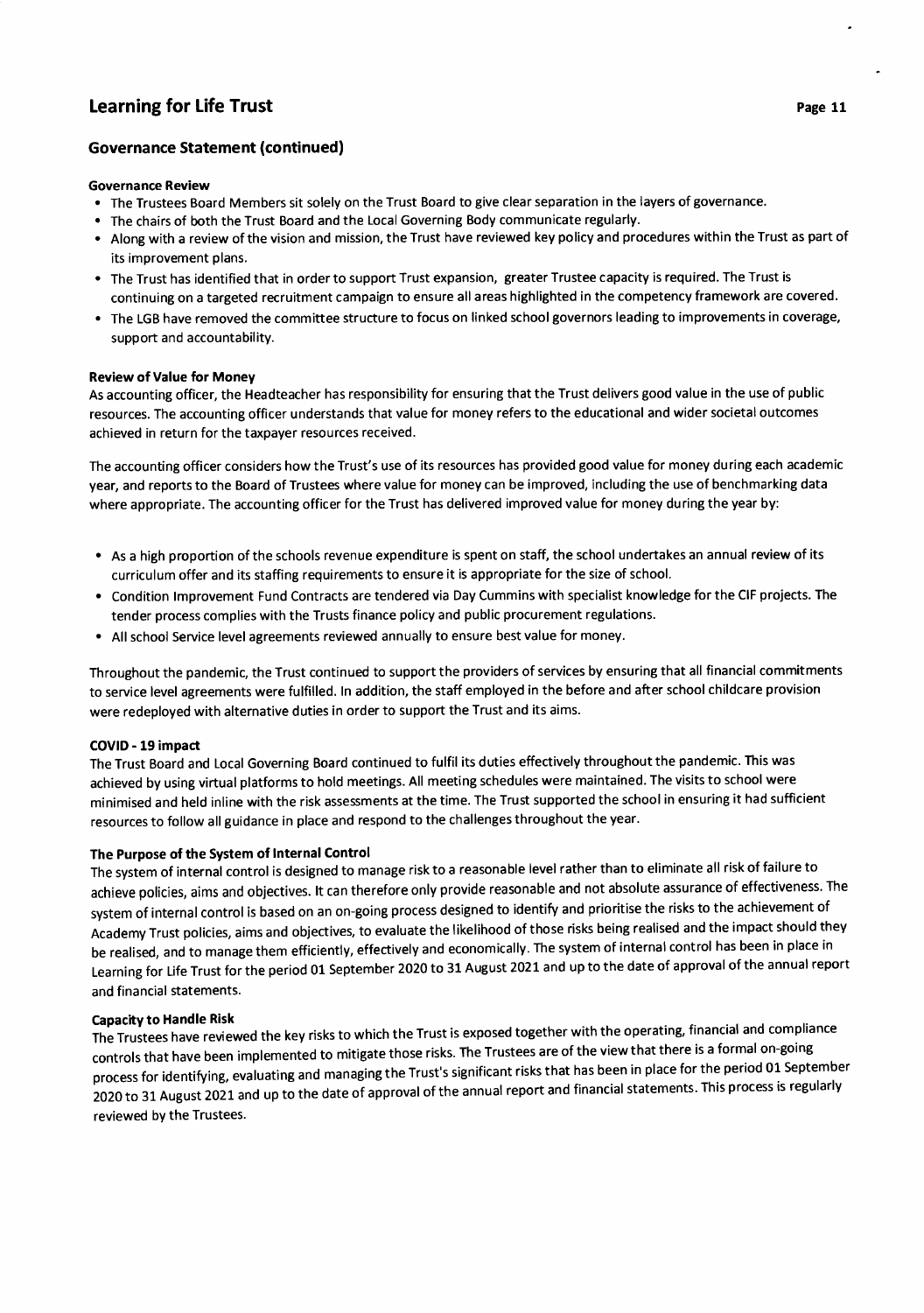#### Governa nce Statement (continued)

#### The Risk and Control Framework

The Trust's system of internal financial control is based on a framework of regular management information and administrative procedures including the segregation of duties and a system of delegation and accountability. ln particular it includes:

- . comprehensive budgeting and monitoring systems with an annual budget and monthly financial reports which are reviewed and agreed by the Board of Trustees;
- . regular reviews by the Board of reports which indicate financial performance against the forecasts and of major purchase plans, capital works and expendlture programmes;
- setting targets to measure financial and other performance;
- clearly defined purchasing (asset purchase or capital investment) guidelines;
- . delegation of authority and segregation of duties;
- . identification and management of risks.

#### lnternal Scrutiny

The Trust utilises two formal audit functions to ensure compliance and strong performance in relation to the operation and performance of the organisation. The Trust uses SKL Education Consultancy to perform the internal aud it. The scope of the internal audit work in guided by the Audit & risk committee. The Trust use Saint & Co to perform the external audit role.

The lnternal audit function provides independent assurance to the board that controls and risk management are effective. The external auditor's role includes giving advice on financial matters and performing a range of checks on the Trust's financial systems. ln particular the checks carried out across all audits in the current period included:

- . Review of risk management and finance policy and procedures
- Review of payments and the use of online banking
- . Review of business continuity plans and due diligence processes.

On a termly basis, audit reports are considered by the board of trustees on the operation of the systems of control and on the discharge of the board of trustees' financial responsibilities.

The internal auditor has delivered their schedule of works as planned and any recommendations have been considered. Due to the appointment of the internal audit being made in January 2020, the board received two rigorous internal audit reports, covering a wide range of areas and acted swiftly upon any recommendations.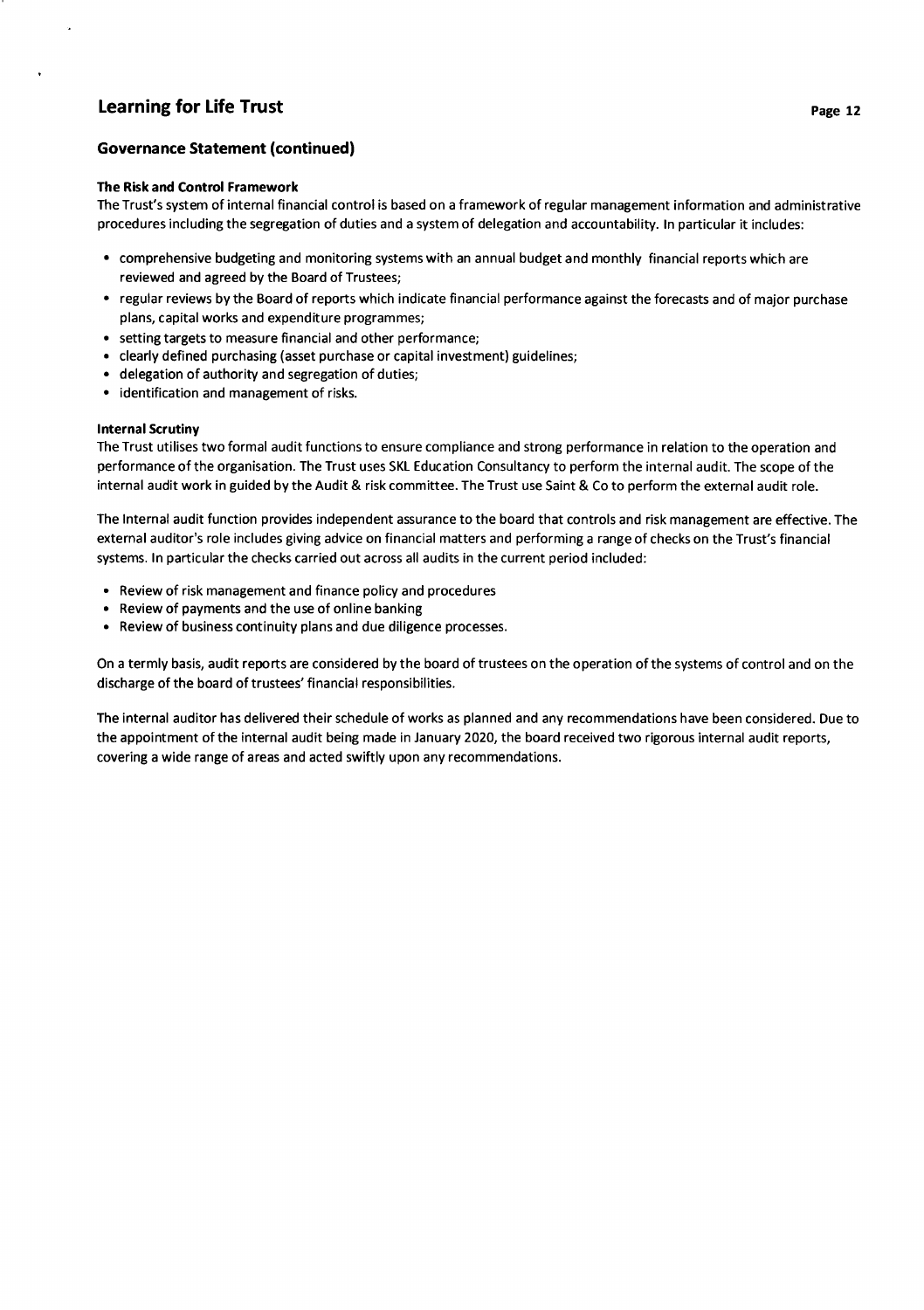#### Governance Statement (continued)

#### Review of Effectiveness

As accounting officer, the Head has responsibility for reviewing the effectiveness of the system of internal control. During the year in question the review has been informed by:

- . the work of the internal auditor / reviewer
- the financial management and governance self-assessment process;
- . the work of the executive managers within the Trust who have responsibility for the development and maintenance of the internal control framework.

The Accounting Officer has been advised of the implications of the result of their review of the system of internal control by the Resources Committee and a plan to address weaknesses and ensure continuous improvement of the system is in place.

Approved by order of the members of the Trustee Body and signed on its behalf by:

Mrs V Bennet **Chair of Trustees** 

**Accounting Officer** Mr C Steele

 $\frac{1}{2}$  2021 Date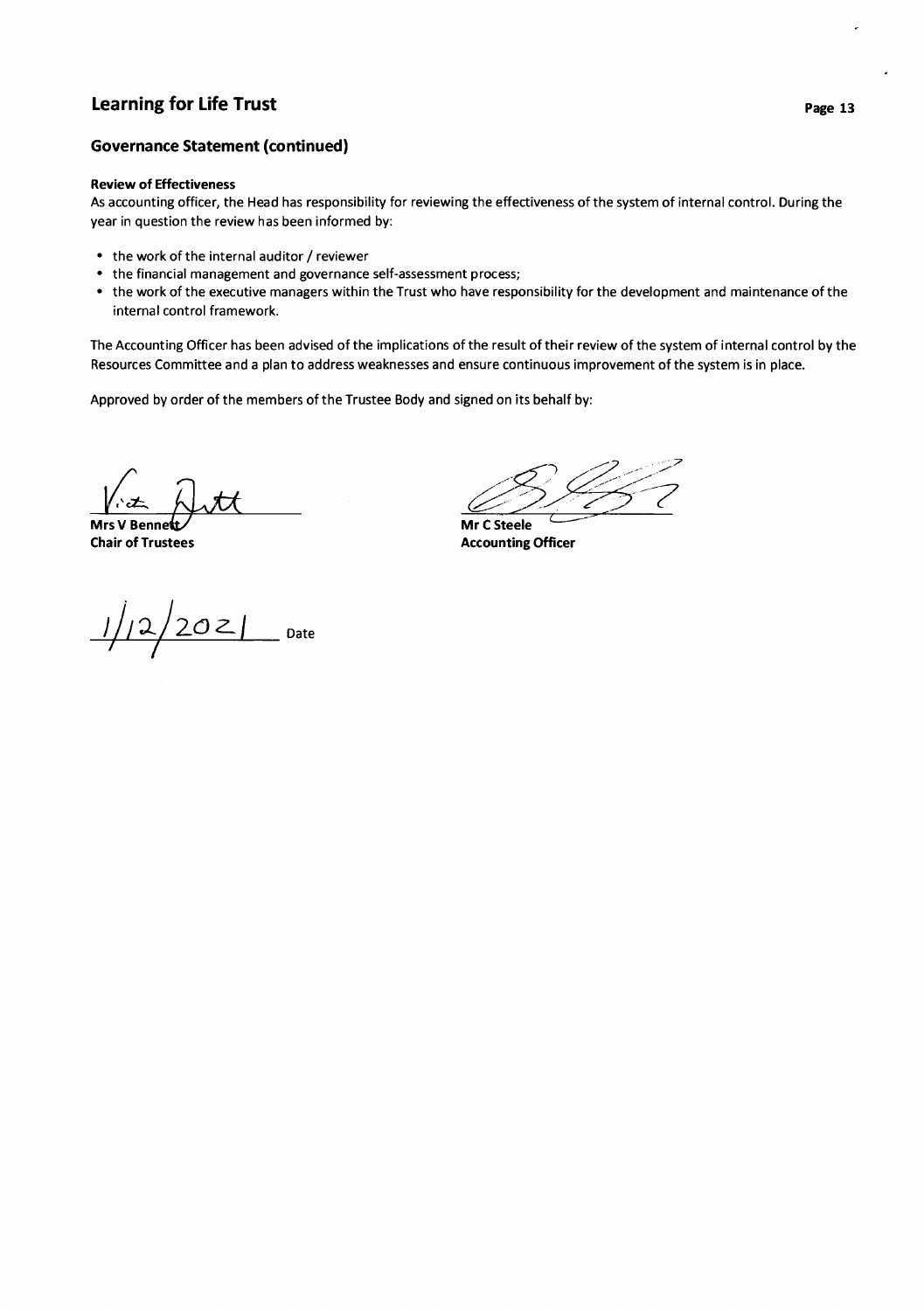#### Statement on Regularity, Propriety and Compliance

As accounting officer of Learning for Life Trust I have considered my responsibility to notify the Trust board oftrustees and the Education and Skills Funding Agency (ESFA) of material irregularity, impropriety and non-compliance with terms and conditions of funding received by the Trust, under the funding agreement in place between the Trust and the Secretary of State for Education. As part of my consideration I have had due regard to the requirements of the Academies Financial Handbook 2020.

<sup>I</sup>confirm that I and the Trust board of trustees are able to identify any material irregular or improper use of all funds by the Trust, or material non-compliance with the terms and conditions of funding under the Trust's funding agreement and the Academies Financial Handbook 2020.

<sup>I</sup>confirm that the following instances of material irregularity, impropriety or funding non-compliance discovered to date have been notified to the board of trustees and ESFA. lf any instances are identified after the date of this statement, these will be notified to the board of trustees and ESFA:

#### • Related party transaction

Mrs Sally Wright joined the local governing body of Fairfield Primary School as a governor on 14 October 2020. During the academic year the academy was invoiced by her husband's firm, Chris Wright Sports Services, £3,528 for sports coaching.

The academy did not realise that the cumulative total of the invoices had exceeded the £2,500 'at cost' principal requirement during the academic year. As a result, the element above £2,500 was supplied at more than cost to the academy. The reporting systems in relation to the 'at cost' principles are being reviewed by the trustees to ensure that compliance with the financial handbook are met.

Date Mr C Steele Accounting Officer l- $|12|21$